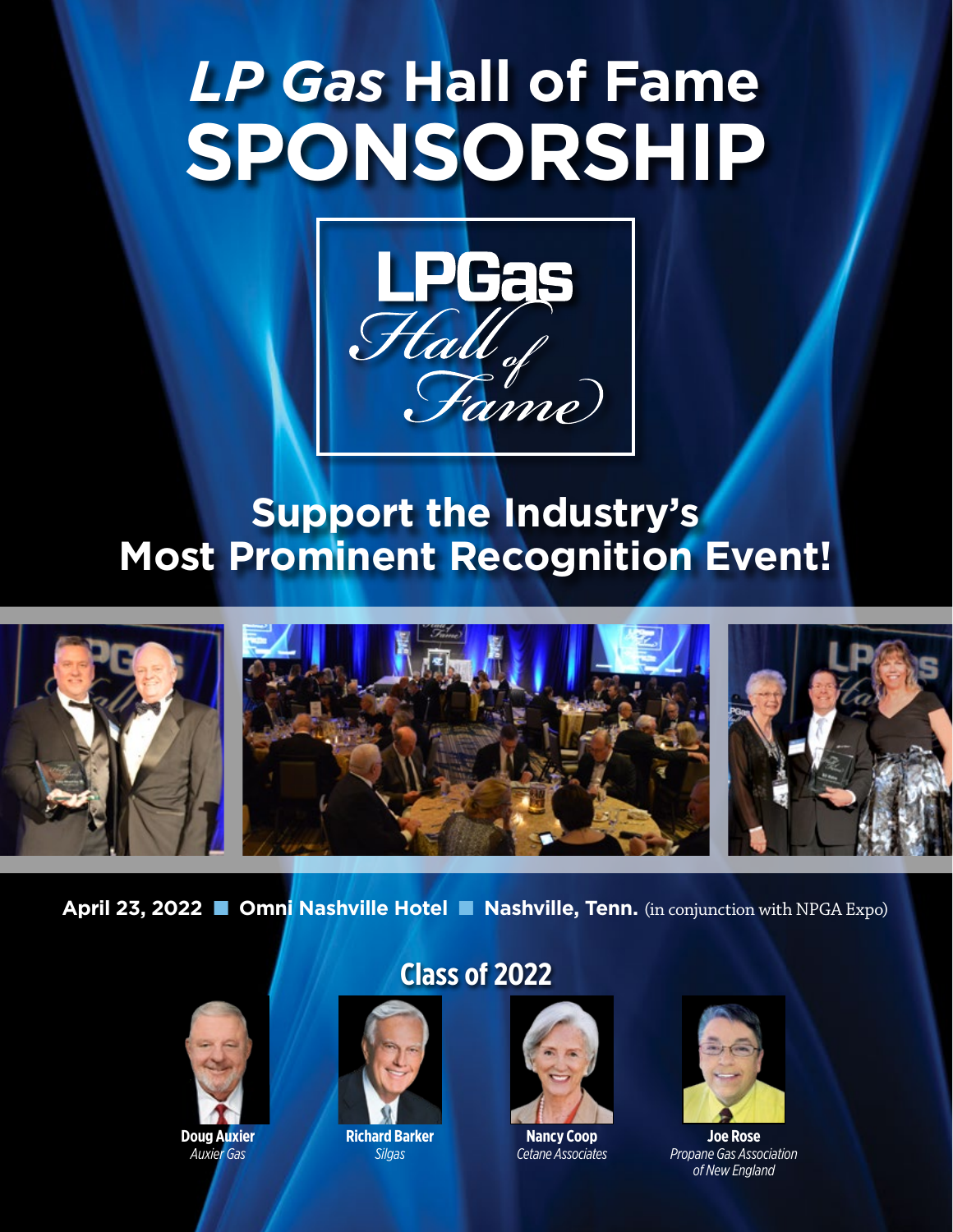

# *LP Gas* **Hall of Fame SPONSORSHIP**

**April 23, 2022** ■ **Omni Nashville Hotel** ■ **Nashville, Tenn.** (in conjunction with NPGA Expo)







# **PLATINUM PARTNERSHIP**

#### **Company Name and Prominent Logo Placement:**

#### ■ Websites

- •LPGasMagazine.com •LPGasHallofFame.com
- Hall of Fame eblasts
- Enewsletters •Trader's Corner
- Blue Flame Pilot
- Post-event coverage in magazine

### **Cocktail Hour Sponsorship**

■ Logo on signage near bars

#### **Event Signage**

- Signage in Hall of Fame host hotel
- Signage in banquet hall/room

#### **Event Program**

- Two-page spread ad ■ Back cover logo
- acknowledgement

#### **Preferred Seating & Tickets**

■ "Reserved" table in front with eight guest tickets

#### **Recognition During Presentation**

- Verbal recognition from the podium
- Sponsor thank you slide

### **Advertising**

■ Blue Flame Pilot section lpgasmagazine.com/ blue-flame-pilot-archive

*Package Price: \$7,500 net*

# **GOLD PARTNERSHIP**

#### **Company Name and Prominent Logo Placement:**

- Websites
- •LPGasMagazine.com
- •LPGasHallofFame.com
- Hall of Fame eblasts
- Enewsletters
- 
- Blue Flame Pilot
- Post-event coverage in the magazine

#### **Event Signage**

- Signage in Hall of Fame host hotel
- Signage in banquet hall/room

#### **Event Program**

- Full-page ad ■ Back cover logo
- acknowledgement

#### **Preferred Seating & Tickets**

■ "Reserved" table in front with four guest tickets

#### **Recognition During Presentation**

- Verbal recognition from the podium
- Sponsor thank you slide

*Package Price: \$5,000 net*

*Help support this exclusive program honoring our industry's leaders, legends and icons.*